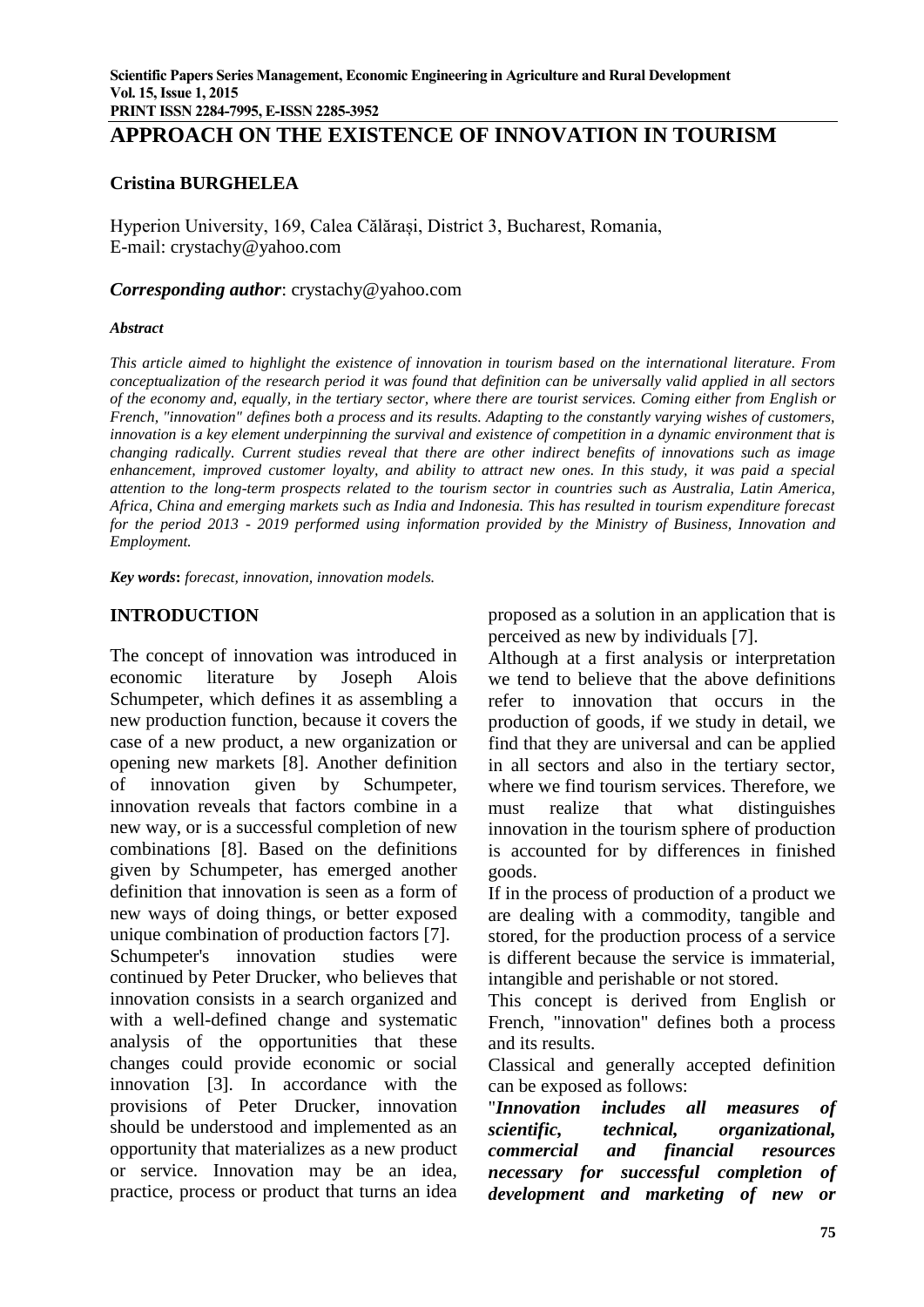#### **PRINT ISSN 2284-7995, E-ISSN 2285-3952**

*improved materials and products, new or improved processes, or for the introduction and implementation of a new social service*". Therefore, this concept can be defined as the conversion of ideas, a:

• new or improved product launched on the market;

• operational process (technologic) new or improved use in industry or other economic activities;

• new type of social service;

• organizing a new type of activity.

Romanian tourism industry contributes increasingly higher on economic growth and is one of the best opportunities to create income and jobs for our country. However, Romanian tourism development cannot be considered as guaranteed.

The continuous increase in the number of tourist destinations and improve the quality of existing ones put pressure on those responsible for Romanian destinations to find better ways to compete in the tourism market and to do so in a sustainable manner. Sustainable tourism development comes from the existence of the negative impact on the surroundings, culture and lifestyle of the Romanians.

One aspect of innovation in this area is the existence of new forms of tourism to the detriment of traditional. Competitive advantage [1] is no longer based on the natural potential, but is replaced by the day of the anthropic due science, information and communication technology. New tourism emphasizes the complexity and segmentation of tourism demand, increased flexibility of supply, distribution and consumption and the discovery of new sources of profitability among the industry. A key area in this direction aimed at using information and communication technology.

Innovation is a key element to survival and competition in a dynamic environment that is changing radically.

Thus, the impact of technological innovations will depend, in general, on inventors and creativity to end users of new technologies. According to the WTO, the Internet has revolutionized the distribution of tourist information and travel offers effective selling

default. A growing number of Internet users are online shoppers and tourism will have a share of increasingly large market in ecommerce.

Therefore, innovation in this area is triggering a strong competition between super friendly interfaces for booking/payment online, compare tariffs modules, applications for mobile phones booking accommodation "on the move", software that bids hotels to accommodate potential customers or social travel planning modules etc.

Innovation in firms operating in the tourism services is a default process and held without precise steps, consisting of spontaneity with ideas that develop within the company meet the real needs of consumers.

Lately, the travel and tourism sector has been identified as a priority by the Romanian Government under the National Development Plan. However, even so, the importance of innovation has been underestimated for tourism services.

The hospitality industry is quite shaken where chains of companies and enterprises are constantly forced to seek ways to improve the quality and reputation, reducing costs and increasing sales and profits.

Current studies reveal that there are other indirect benefits of innovations such as image enhancement, improved customer loyalty, and ability to attract new ones.

#### **MATERIALS AND METHODS**

Existing innovations in the hospitality industry by their nature are largely intangible. In other words, it is difficult to manage and evaluate in terms of frequency of execution time (efficiency) and the contribution to maintaining customer satisfaction and keeping market efficiency (getting higher benefits or profit) [5].

The study showed that this industry needs a better understanding of the factors that lead to innovation performance.

Measuring innovation in hospitality success is achieved by evaluating new products and services; evaluation is based often on measurements financial performance. For example, the indicators related to income and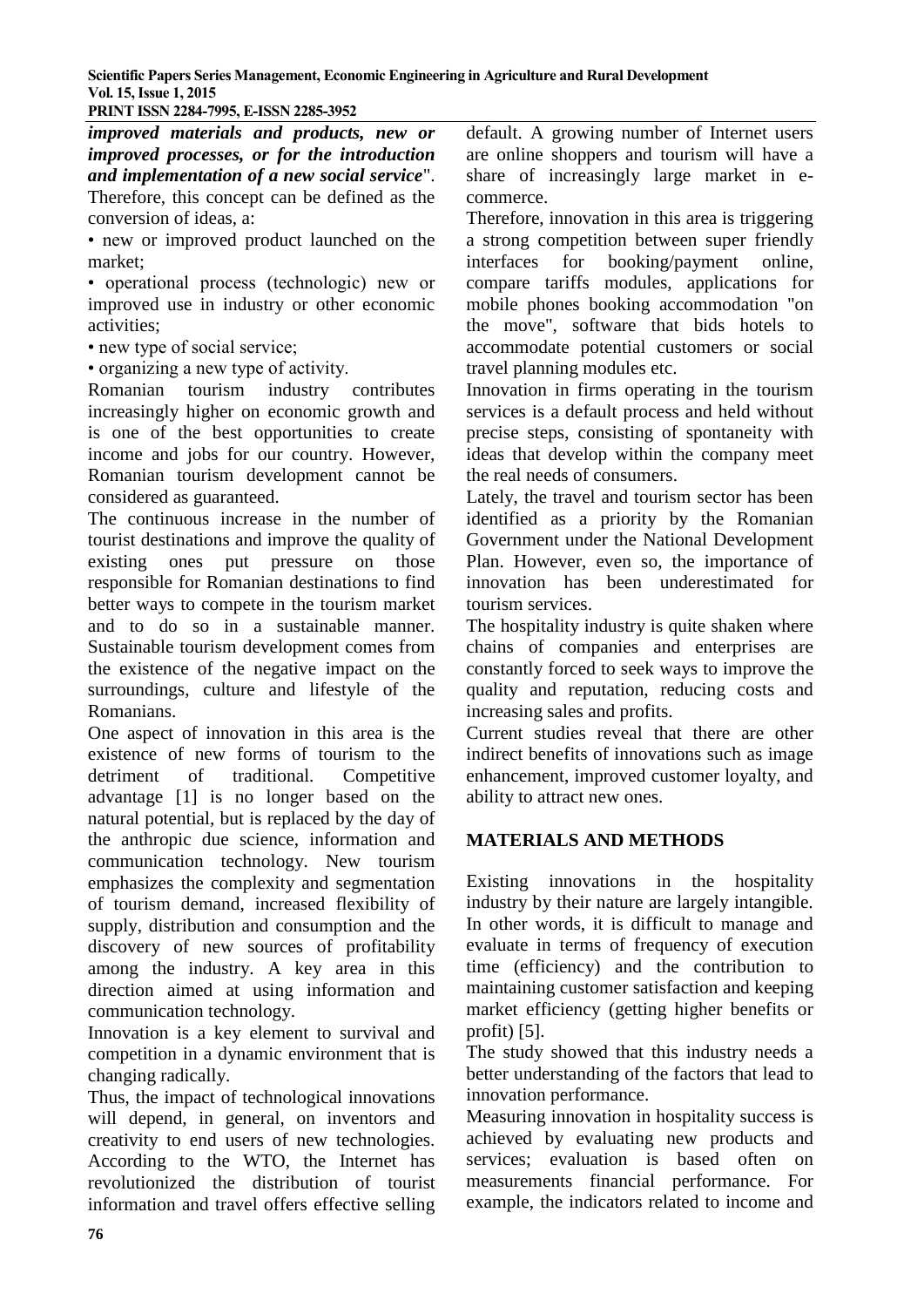**PRINT ISSN 2284-7995, E-ISSN 2285-3952** 

profits, sales volume or market share are difficult to determine [7].

Managers argue that one of the most sensitive in the development of new services in the hospitality sector is on the employees. True barometers in assessing the degree of satisfaction of the consumer, they are not only passive elements. Going into direct contact with customers, they can also become sources of innovation ideas and innovations can even propose Welcome desires of potential new services by consumers.

So far studies show that can be identified and indirect benefits of innovations, such as image enhancement, improved customer loyalty, and ability to attract new customers.

In tourism, the focus is on innovative behavior of organizations. According to an assessment by the Boston Consulting Group on innovative behavior of organizations revealed the following ranking of the most innovative companies in the global tourism reflected in the table below:

|  |  |  |  | Table 1. The most innovative companies in tourism |
|--|--|--|--|---------------------------------------------------|
|  |  |  |  |                                                   |

| Tourism companies in TOP 50 | Tourism ranking (travel, tourism |  |  |  |
|-----------------------------|----------------------------------|--|--|--|
| (mentioned for "unique"     | and hospitality)                 |  |  |  |
| experience offered to       |                                  |  |  |  |
| consumers")                 |                                  |  |  |  |
| 17. Walt Disney Company     | 1. Marriot International         |  |  |  |
| 28. Virgin Group            | 2. Hilton Hotel Groups           |  |  |  |
| 30. McDonald's              | 3. Virgin Group                  |  |  |  |
| 32. Starbucks Company       | 4. Starwood Hotels & Resort      |  |  |  |
|                             | Worldwide                        |  |  |  |
| 37. Singapore Corporation   | 5. Walt Disney Company           |  |  |  |
| 49. Southwest Airlines      |                                  |  |  |  |

Source**:** Băcanu B., 2009:249 [2]

Over time, under the pressure of market demands and challenges of competition, have developed several models of innovation, one of the best known and most widely used in tourism, is the model Abernathy-Clark.

a. **The Abernathy-Clark** is a model adapted innovations in tourism.

Based on the Schumpeterian idea of "creative destruction" the model classifies innovations studied in two dimensions: intensity subsequent obsolescence of knowledge innovation and change commitments intensity industrial innovations stimulated [4], [6]. Application of the model in the tourism industry is attributed to Anne-Mette Hjalager [4].

Some concepts have not the same meaning for

all authors, which means that research in this area still requires further attention.

The model was developed by Abernathy and Clark and adapted for tourism by Anne-Mette Hjalager; are illustrated four types of innovations: the **usual**, **niche**, **revolutionary** and **architecture**. Presentation of the model is as follows. Its vertical axis indicates the knowledge and skills used to produce services or products. Sometimes the old qualifications and ideas need to be replaced, sometimes developing existing structures is sufficient. Horizontal axis indicates whether modelspecific innovations make connections to be obsolete or whether converge towards strengthening existing ones [6].

Through the model shows that radical innovations are the least common. Over a period of time their impact can be considerable. "Normal or incremental innovations are made through existing powers and relations, in some instances increase productivity is improved quality of training offered or employee of a hotel." [10] Niche innovations, such as cooperation with a tour operator, supporting new forms of cooperation and not focus on skills, introduce new structures and architectural innovations are redefining relationships with consumers and existing markets [6].

Using this model of innovation, every firm in the tourism can adapt its services, selecting or combining types of innovation model [9].

# **Other models of innovation**

a. **The linear model "research - technology - market"** or Idea -> Invention -> Innovation -> Market is a model that has dominated almost three decades thinking in science and technology.

This model has adapted so alternative "science push" that could be applied in the period 1950 - 1960 and the alternative "demand-pull" that followed and has the main merit of being linking research - development and product market technologies.

b. The new economy has led the transition from the linear model of innovation to **interactive models or chain link**. In the economic entity model linking chains (chain link model), based on the existence of new market opportunities and / or inventions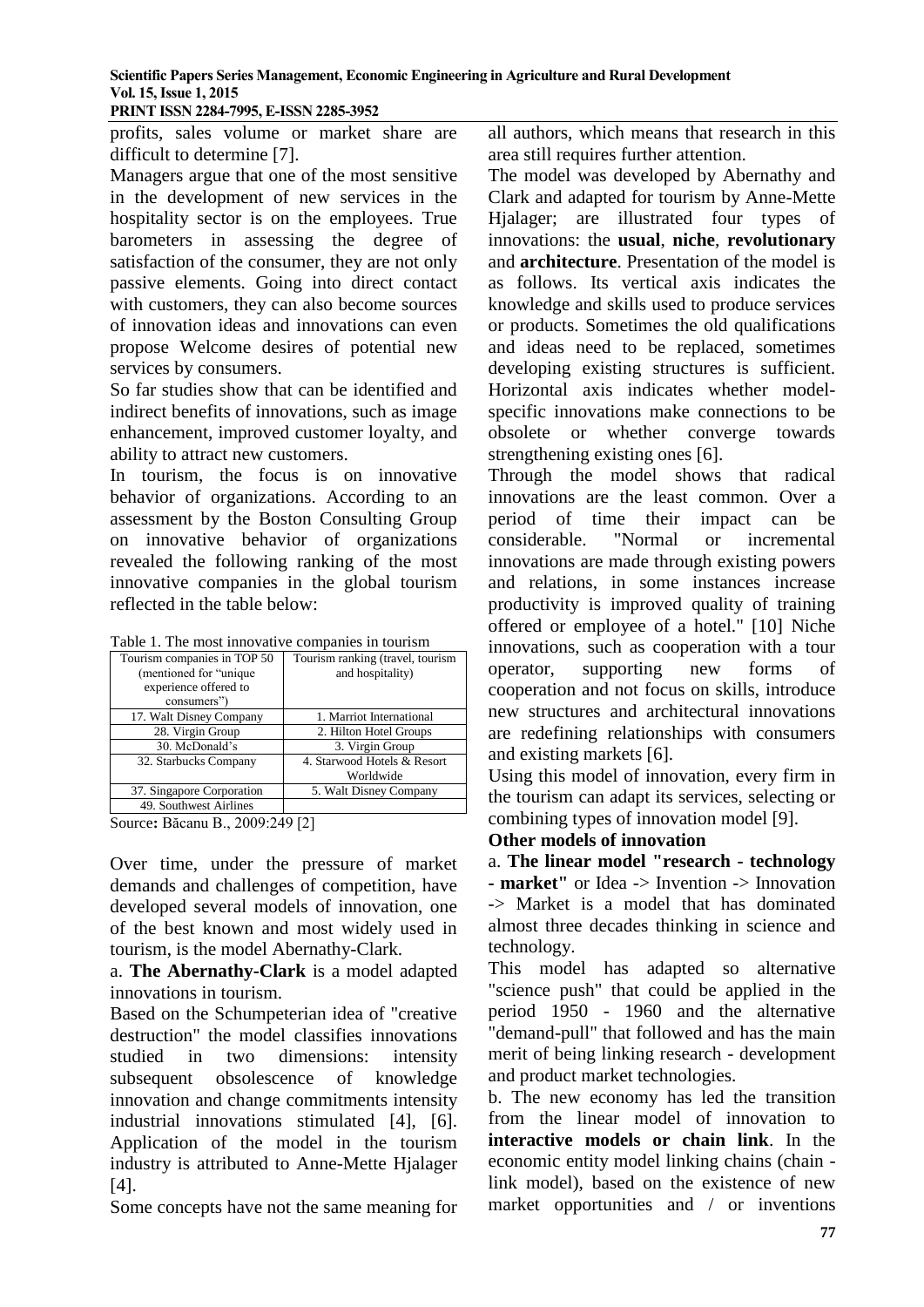**PRINT ISSN 2284-7995, E-ISSN 2285-3952** 

arising in science or technology, and followed by a project for the new process or product that sequentially leads to production and marketing.

It can be seen that, at present, innovation is a set of permanent interactions and feedbacks.

In practice, the terms "process innovation" and "innovation activity" are considered more appropriate to express the fact that the traditional separation between scientific discovery, invention, innovation and technology transfer, no longer exists.

b.1. **The interactive innovation** combines two different types of interactions:

• processes occurring within a company or group of companies engaged in a network;

• relationships between a business and science technology system (broadly), in which it operates.

A feature of the innovation process is given by the cumulative nature.

Most often, an innovation can generate another innovation. The states that have developed successful innovation policies, most often, the future will hold high economic performance.

Despite the above, it was found that the innovation process can be relatively uncertain. In other words, technological change cannot be accurately predicted, expected or interpreted.

c. If the **development model based on investment** is focused mostly on material factors endowment of activity in order to achieve and exploit "comparative advantage" in the model of development based on innovation, investments are mainly oriented towards equipping high level, with factors of "intangible" "intangible" of activity (research, information, education, new forms of work and organization, active and adaptive management) correlated with the development of information and communication technologies to support flows, networks and flexible production structure, high performance [11].

d. The **development model based on innovation**, research (basic, oriented, precompetitive, applied), as transverse branch factor in the economy - the engine of innovation and technology transfer process

control loop system as research development, have a major role, the key elements of the innovation process, driven by intense competitive climate.

e. The **multipolar model** is functional and applicable, when innovations leading features occurring at different stages in different industries because of their collaborative researches have exceeded the boundaries between industries.

f. The **spirit of innovation** may be evidenced by the fact that a cycle ended innovative leadership failure causes another leader from another branch, each solving specific problems the skills they have.

g. The **innovative cluster type** means a way of concluding alliances modern advantageous because the principle of cooperation and competition, so it can be defined technological skills exist within the branches in order to achieve the fusion of technologies.

#### **RESULTS AND DISCUSSIONS**

Ministry of Business, Innovation and Employment show that long-term outlook is positive for the tourism sector. Increased spending is expected to come from countries such as Australia, Latin America, Africa, China and emerging markets such as India and Indonesia (see Fig. 1) [12].



Fig. 1. Tourism expenditure outlook for 2013 – 2019 based on country Source: Ministry of Business, Innovation and

Employment [12]

Michael Bird, General Director of the institutions and systems performance, reported that the forecasts show that the number of visitors and spending is expected to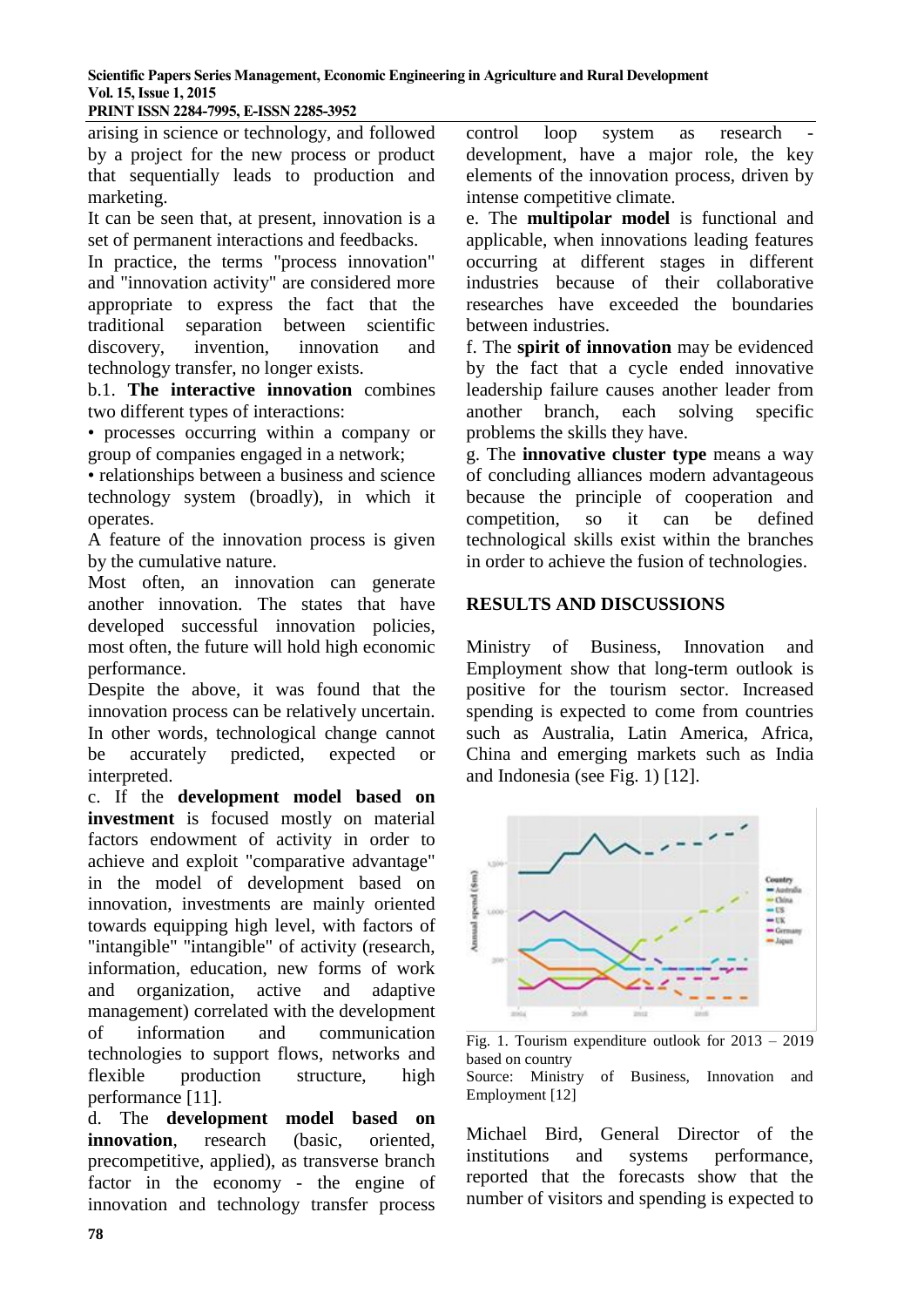**PRINT ISSN 2284-7995, E-ISSN 2285-3952** 

grow in the period 2013 - 2019, which is great news for the industry and the wider economy of New Zealand.

Also, saying that there will be changes in the composition of visitors, depending on their age, their countries, why they visit, how long they stay and how much they spend.

It is quite clear that the global financial crisis has had an effect on the number of visitors from the UK and Europe traveling in New Zealand. Thus, according to predictions, it is expected that traditional markets such as the UK continue to decline.

Even so, the existing decline in our traditional markets should be more than offset by strong growth in China and Australia. All these improvements are expected visitor arrivals from the United States.

It can be seen that emerging markets in Asia, Latin America and Africa can and will be a profitable source of visitors to New Zealand. The growth in these emerging markets economies is also expected to increase the number of visitor arrivals from Australia that because of resources will benefit from the growing demand of these countries [12].

In conclusion, these predictions will encourage tour operators and providers of related sectors to focus on projected changes in the mix of visitors and actively aligning their business plan to ensure the recovery of these exchanges.

# **CONCLUSIONS**

In the context of a knowledge-based society we should be aware of the idea that knowledge has become the main factor of production and progress, and the need for innovation and learning processes, considered fundamental for sustainable development.

In other words, the concept of innovation has become a true cure for their wide range of organizational enterprises. To enable innovation within organizations, research and development functions are no longer sufficient survival compete successfully on an international dynamic market.

Innovation refers to the production of as many outputs, not ideas or happiness.

For companies operating in the tourism

services, innovation is not predetermined and organized process has no precise steps, most often reflecting the spontaneity with which ideas developed within the company meet the real needs of consumers.

From the above definitions given, innovation can identify their common element, namely the change. Change or needs to change are those that lead to the emergence and development of innovation and market launch of new products or services. Another important factor contributing to the emergence of innovations related to the field of tourism is reflected by the existence of different needs of customers. Tourism companies desire to achieve customer requirements leads, in addition to developing products and services, the chance of gaining competitive advantages. Owning such an advantage helps to increase company profits and hence its development.

Although the opinion of specialists reveals that innovation in tourism is difficult to quantify, practices in innovation and currently used in hotels not only helped companies develop, but also contributed to increase their competitiveness.

# **ACKNOWLEDGEMENTS**

This paper has been financially supported within the project entitled "SOCERT. Knowledge society, dynamism through research", contract number POSDRU/159/ 1.5/S/132406. This project was co-financed by European Social Fund through Sectoral Operational Programme for Human Resources Development 2007-2013. Investing in people!"

# **REFERENCES**

[1]Aceleanu, M. I., Şerban, A., 2009, Relation Between Sustainable Innovation And Competitive Advantage: Romanian Perspective, The 11th International Conference Innovation and Knowledge Management in Twin Track Economies, International Business Information Management Association (IBIMA), 4-6 January 2009, Cairo, Vol.8(7), paper 44, ISBN 978-0- 9821489-0-7

[2]Băcanu, B., 2009, Management strategic în turism. Concepte şi studii de caz, Editura Polirom